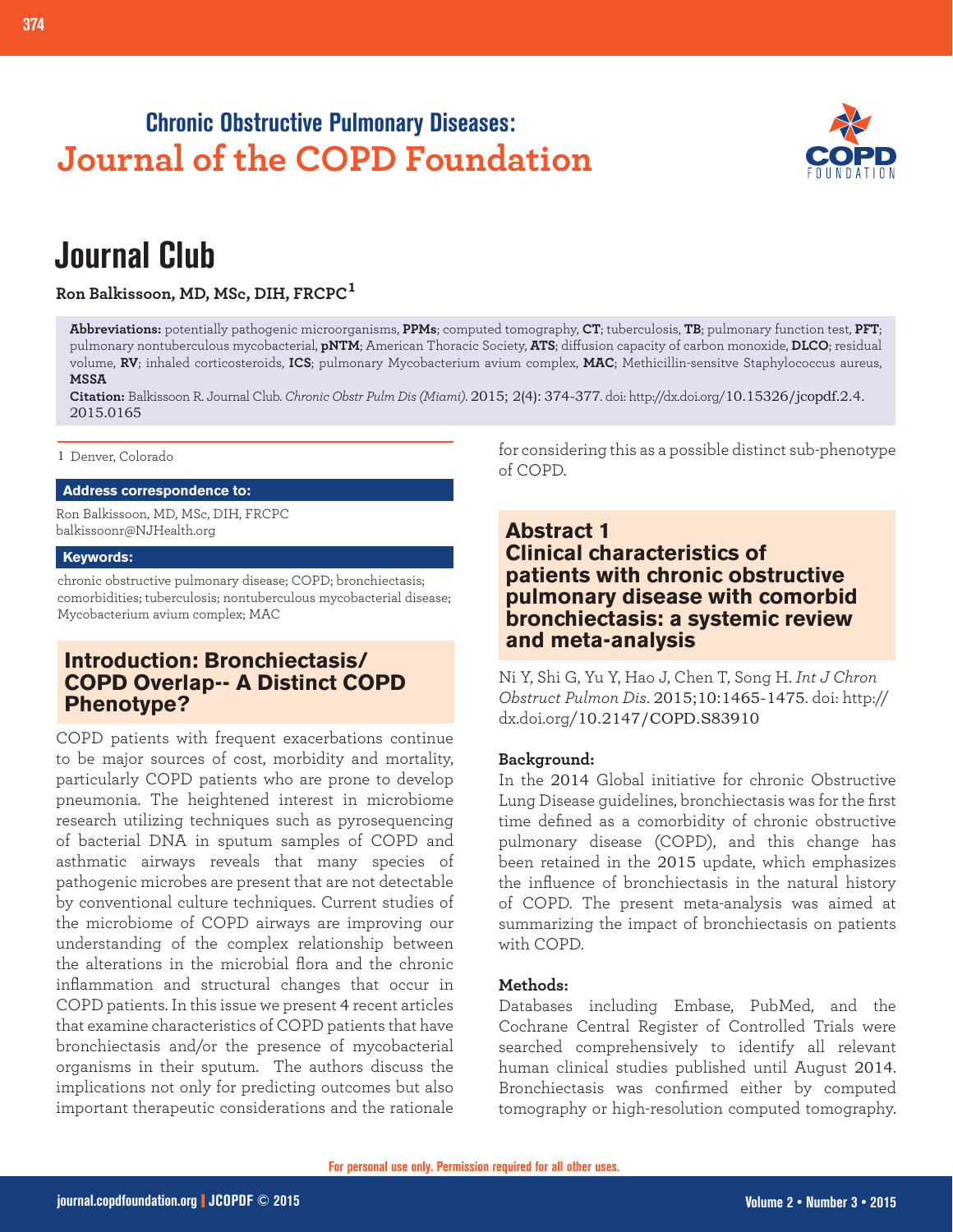One or more clinicopathological or demographical characteristics, including age, sex, smoking history, daily sputum production, exacerbations, inflammatory biomarkers, lung function, and colonization by potentially pathogenic microorganisms (PPMs), were compared between COPD patients with and without bronchiectasis.

### **Results:**

Six observational studies with 881 patients were included in the meta-analysis. The mean prevalence of bronchiectasis in patients with COPD was 54.3%, ranging from 25.6% to 69%. Coexistence of bronchiectasis and COPD occurred more often in male patients with longer smoking history. Patients with COPD and comorbid bronchiectasis had greater daily sputum production, more frequent exacerbation, poorer lung function, higher level of inflammatory biomarkers, more chronic colonization by PPMs, and higher rate of Pseudomonas aeruginosa isolation.

## **Conclusion:**

In spite of the heterogeneity between included studies and detectable publication bias, this meta-analysis demonstrated the impact of bronchiectasis in patients with COPD in all directions, indicating that coexistence of bronchiectasis should be considered a pathological phenotype of COPD, which may have a predictive value.

*Keywords:* bronchiectasis; chronic obstructive pulmonary disease; meta-analysis; phenotype

## **Comments:**

This meta-analysis and systematic review is instructive in pointing out that there actually is a surprisingly high prevalence of bronchiectasis in the various cohorts studied. Patients with frequent exacerbations warrant computed tomography (CT) scan assessment to identify bronchiectasis as plain chest radiographs are less sensitive. Identification of bronchiectasis should give pause as to the relative risks and benefits of inhaled corticosteroids given the evidence for chronic colonization/chronic infection with pseudomonas and other pathogens. Certainly the challenges of management, particularly the concern about the use of inhaled corticosteroids in this patient population, are reasonable grounds to consider this group as a distinct pathological phenotype as the authors suggest.

## **Abstract 2 TB meets COPD: An emerging global comorbidity in human lung disease**

O'Toole RF, Shukla SD, Walters EH. *Tuberculosis (Edinb)*. 2015; pii: S1472-9792(15)30091-30093.

Chronic obstructive pulmonary disease (COPD) is emerging as the third largest cause of human mortality worldwide after heart disease and stroke. There is growing evidence of a comorbidity between COPD and tuberculosis (TB), the leading cause of death globally due to respiratory infection. Thus, the increase in the burden of COPD over the coming decades, as predicted by the World Health Organization, is of concern with respect to the control of TB. A better understanding of the interactions between these 2 diseases is essential for the design of complementary preventive and control strategies. In this review, some of the known risk factors that are common to both diseases are discussed. Furthermore, we examine how impairment of the innate immune system, and corticosteroid therapy, in COPD patients may increase the risk of TB manifestation. Conversely, we review how TB lung pathology may heighten susceptibility to subsequent development of COPD, even after completion of effective TB treatment. Growing evidence appears to point towards a bidirectional relationship between these 2 lung diseases where each may act as an independent risk factor for the other. This has important implications for the respective long-term management of TB and COPD.

## **Comments:**

In this review article the authors provide a very nice overview of the relationship between COPD and TB with the premise that the interaction is indeed bidirectional. Bronchiectasis is a common feature of many of the patients with TB. As the authors discuss, the impairment of the innate immune system and use of inhaled corticosteroids likely increase the susceptibility of COPD patients to development and persistence of not only mycobacterium tuberculosis but also nontuberculous mycobacterial infections. Conversely the inflammatory and immune responses to mycobacterial infections likely cause structural changes that contribute to obstructive physiology.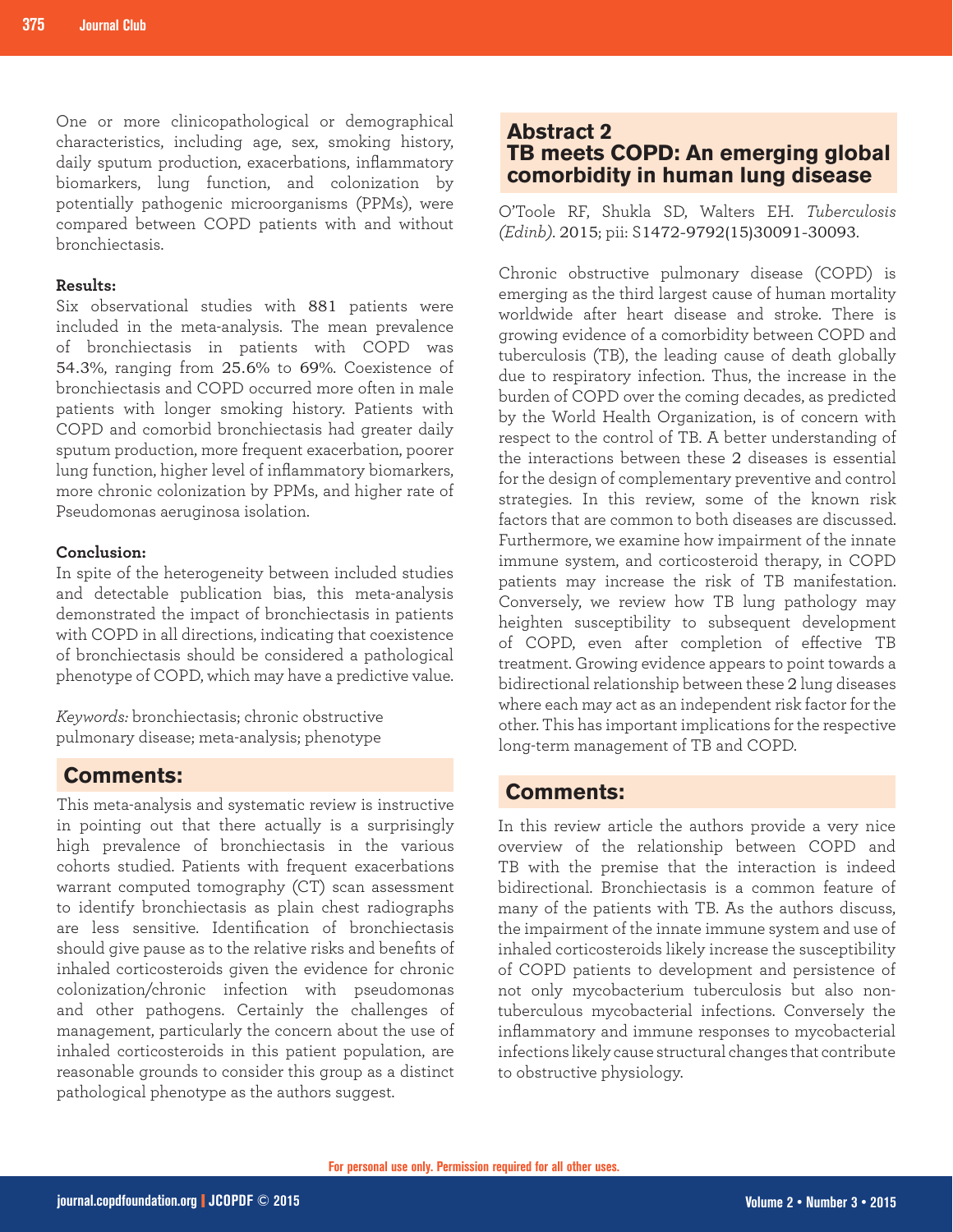## **Abstract 3 Impact of pulmonary nontuberculous mycobacterial treatment on pulmonary function tests in patients with and without established obstructive lung disease**

Mehta M, Chapman KR, Heffer M, Marras TK. *Respirology*. 2015 ;20(6):987-993. doi: http://dx.doi. org/10.1111/resp.12565

#### **Background and Objective:**

There is relatively little data regarding pulmonary function test (PFT) findings and impact of treatment on PFT in pulmonary nontuberculous mycobacterial (pNTM) disease.

#### **Methods:**

We performed a retrospective study on pNTM patients. Clinical, radiographical, microbiological and PFT data were reviewed. Patients were divided into 3 groups based on pre-existing obstructive lung disease: (i) normal (no chronic obstructive pulmonary disease [COPD] or asthma); (ii) asthma; and (iii) COPD. We studied pretreatment PFT and assessed for PFT changes after antimycobacterial therapy.

#### **Results:**

A total of 96 patients fulfilled American Thoracic Society (ATS) disease criteria and had pre-treatment PFT (54 'normal', 18 asthma, 24 COPD). Most common causative NTM was Mycobacterium avium complex (76%), and radiographical disease type was nodular bronchiectasis (71%). Before therapy, all groups had PFT abnormalities, including obstruction, gas trapping and at least mildly low diffusion capacity of carbon monoxide (DLCO). Pre-treatment PFT abnormalities were more pronounced among patients with asthma and COPD. A total of 44 patients had >12 months anti-mycobacterial therapy and post-treatment PFT. There tended to be small and generally not statistically significant reductions in spirometry and DLCO in most groups. Among the nine asthmatic patients, there was a small reduction in residual volume (RV) (1.5% predicted, *P*=0.01) and RV/total lung capacity (by 7% predicted, *P*=0.06).

#### **Conclusions:**

Patients with pNTM have abnormal PFT, and treatment

was not associated with substantial changes therein. Asthmatics may experience some improvements in gas trapping after NTM therapy, but because the sample size and the observed change were both small, this requires further investigation.

© 2015 Asian Pacific Society of Respirology.

*Keywords:* infections atypical; mycobacterial infections atypical; nontuberculous mycobacterial infection; obstructive lung disease; pulmonary function test

## **Comments:**

This is a relatively small study. Larger studies should be conducted to identify patients with non-tuberculous mycobacterial infections with underlying COPD and/ or asthma, as the use of inhaled corticosteroids (ICS) presents challenges for these individuals to clear such infections. Studies have demonstrated the potential effects of ICS on local immunity and macrophage function. It is worth noting that many patients had bronchiectasis and it is not surprising that there were no significant improvements in lung function for COPD patients. The improvements in gas trapping in the asthmatic cohort may very well reflect resolution of a bronchiolitis that can occur with infections, including mycobacterial disease.

## **Abstract 4 Prevalence and risk factors for chronic co-infection in pulmonary Mycobacterium avium complex disease**

Fujita K, Ito Y, Hirai T, et al. *BMJ Open Respir Res*. 2014;1(1): e000050. doi: http://dx.doi.org/10.1136/ bmjresp-2014-000050

#### **Background:**

Patients with pulmonary Mycobacterium avium complex (MAC) disease are often co-infected with various pathogenic microorganisms. This study aimed to determine the prevalence of co-infection with non-MAC pathogens and the risk factors associated with coinfection in patients with pulmonary MAC disease.

**Methods:** We retrospectively reviewed the patient characteristics, microbiological results and chest CT findings in 275 patients with pulmonary MAC who